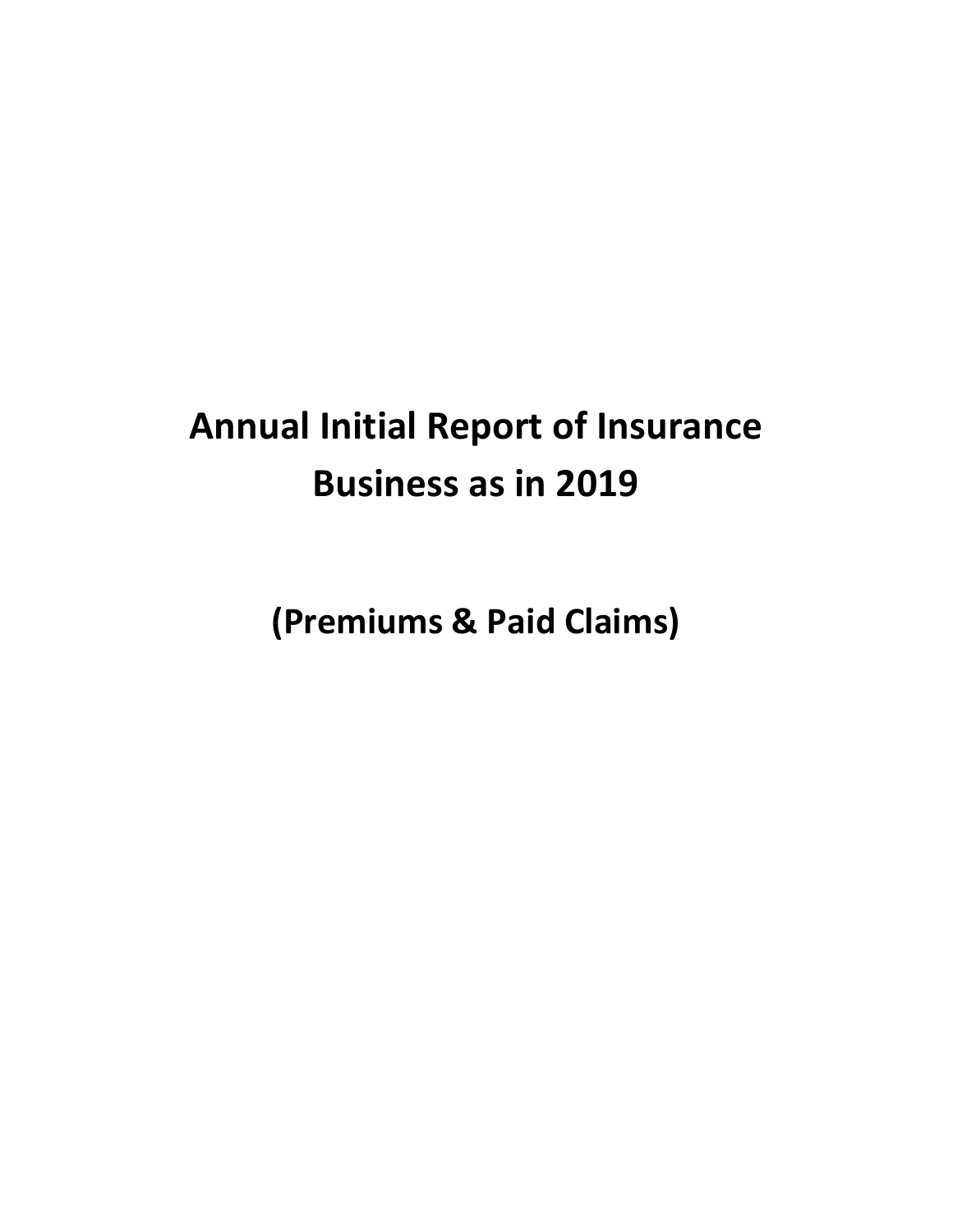#### **Table (2)**

**Insurance Operations For the Year 2019 \*** 

## **Total Premiums & Paid Claims & Paid Up Capital**

## **Net Profit (Loss) Before Tax & Income Tax Provision & Net Profit After Tax For (24) Insurance Companies (JD)**

|     | <b>Companies</b>                      | <b>Underwritten Premiums</b> |             | <b>Paid Claims</b> |             | Net operating |              | <b>Net Profit (Loss)</b> |                   | <b>Income Tax</b> |            | <b>Net Profit After Tax</b> |              | <b>Paid Up Capital</b> |             |
|-----|---------------------------------------|------------------------------|-------------|--------------------|-------------|---------------|--------------|--------------------------|-------------------|-------------------|------------|-----------------------------|--------------|------------------------|-------------|
| NO. |                                       |                              |             |                    |             |               | income       |                          | <b>Before Tax</b> |                   | Provision  |                             |              |                        |             |
|     |                                       | 2019                         | 2018        | 2019               | 2018        | 2019          | 2018         | 2019                     | 2018              | 2019              | 2018       | 2019                        | 2018         | 2019                   | 2018        |
| 1   | Jordan Insurance                      | 59,050,317                   | 60,083,889  | 39,453,994         | 48,415,006  | 4,883,990     | 3,516,857    | 1,591,756                | 59,677            | 116,820           | $-56,027$  | 1,474,936                   | 115,704      | 30,000,000             | 30,000,000  |
|     | 2 Middle East Insurance               | 41,174,086                   | 40,679,648  | 30,167,782         | 25,036,193  | 2,647,651     | 2,916,550    | 1,350,312                | 1,727,755         | 137,354           | 257,573    | 1,212,958                   | 1,470,182    | 22,050,000             | 22,050,000  |
|     | 3 National Insurance                  | 18,426,817                   | 21,244,563  | 17,754,997         | 19,950,699  | 16,110,607    | 17,591,070   | 555,468                  | $-966, 106$       | 26,405            | $-64,056$  | 529,063                     | $-902,050$   | 8,000,000              | 8,000,000   |
|     | 4 United Insurance                    | 25,427,309                   | 24,079,066  | 26,351,193         | 20,454,402  | 2,193,000     | 2,124,194    | 1,479,141                | 1,423,631         | 375,173           | 301,460    | 1,103,968                   | 1,122,171    | 8,000,000              | 8,000,000   |
|     | <b>Manara Insurance</b><br>5 AL       | 8,815,788                    | 8,332,999   | 10,208,810         | 9,877,377   | 530,003       | $-1,138,548$ | 415,216                  | $-1,093,222$      |                   | $-147,957$ | 415,216                     | $-945,265$   | 5,000,000              | 5,000,000   |
|     | 6 Arabia Insurance-Jordan             | 21,055,946                   | 23,070,305  | 19,781,535         | 20,039,157  | 1,667,040     | 967,928      | 1,061,784                | 316,974           | 291,654           | 12,075     | 770,130                     | 304,899      | 8,000,000              | 8,000,000   |
|     | 7 Jerusalem Insurance                 | 20,865,644                   | 19,098,681  | 19,130,480         | 17,786,218  | 2,201,064     | 2,002,768    | 1,527,647                | 1,362,090         | 284,146           | 331,036    | 1,243,501                   | 1,031,054    | 8,000,000              | 8,000,000   |
|     | 8 AL-Nisr Al-Arabi Insurance          | 44,792,214                   | 43,013,185  | 25,127,163         | 18,919,126  | 4,152,460     | 3,888,996    | 3,589,611                | 3,288,204         | 747,923           | 722,079    | 2,841,688                   | 2,566,125    | 10,000,000             | 10,000,000  |
|     | 9 Jordan French Insurance             | 29,628,598                   | 27,813,139  | 27,203,976         | 25,349,581  | 5,063,635     | 4,416,939    | 2,060,681                | 1,326,976         | 555,557           | 224,887    | 1,505,124                   | 1,102,089    | 9,100,000              | 9,100,000   |
|     | 10 Arab Union International Ins.      | 9,302,145                    | 8,476,046   | 8,333,035          | 7,525,954   | 616,654       | 1,395,575    | 468,147                  | 822,903           |                   | 129,394    | 468,147                     | 693,509      | 6,000,000              | 6,000,000   |
|     | 11 Delta Insurance                    | 18,314,967                   | 15,106,924  | 13,170,275         | 12,199,320  | 1,322,176     | 1,051,485    | 301,998                  | 175,341           | 41,699            | $-38,549$  | 260,299                     | 213,890      | 8,000,000              | 8,000,000   |
|     | 12 AI SAFWA INSURANCE                 | 4,670,044                    | 5,591,687   | 5,054,676          | 6.003.012   | 33,902        | 1,025,611    | $-312.093$               | 608,240           | $-149.989$        | 40,942     | $-162.104$                  | 567.298      | 4,000,000              | 4.000.000   |
|     | 13 Holy Land Insurance**              | 10,973,659                   | 8,629,341   | 9,934,317          | 9,339,487   | $-1,250,000$  | 333,654      | $-1,800,000$             | 169,598           |                   |            | $-1,800,000$                | 169,598      | 9,868,691              | 5,000,000   |
|     | 14 Arab Life & Accidents Ins.         | 14,306,258                   | 16,982,139  | 14,424,316         | 17,835,226  | 820,024       | $-2,228,479$ | $-351,810$               | $-3,048,385$      |                   |            | $-351,810$                  | $-3,048,385$ | 8,000,000              | 8,000,000   |
|     | 15 Philadelphia Insurance**           | 6,439,688                    | 7,393,716   | 7,405,701          | 7.116.392   | $-1,434,942$  | $-153,919$   | $-1,540,905$             | $-227,574$        | $-369,980$        | 1,636      | $-1.170.925$                | $-229,210$   | 4,000,000              | 4,000,000   |
|     | 16 Metlife ***                        | 26,070,300                   | 30,706,211  | 4,286,385          | 5,475,634   | 2,440,115     | 1,550,932    | 2,987,499                | 2,347,089         | 830,518           | 347,522    | 2,156,981                   | 1,999,567    | 4,000,000              | 4,000,000   |
|     | 17 Jordan International Ins. (Newton) | 15,078,958                   | 14,050,610  | 14,392,458         | 14,916,356  | 1,141,544     | 1,084,045    | 192,792                  | 143,734           | 36,556            | 44,132     | 156,236                     | 99,602       | 18,150,000             | 18,150,000  |
|     | 18 Euro Arab Insurance Group          | 29,667,108                   | 28,610,734  | 24,671,862         | 22,013,215  | 494,461       | 551,533      | 1,233,830                | 896,925           | 234,708           | 201,026    | 999,122                     | 695,899      | 8,000,000              | 8,000,000   |
|     | 19 Islamic Insurance                  | 24,333,936                   | 24,611,242  | 19,209,504         | 18,595,111  | 16,887,624    | 16,517,262   | 1.633.317                | 1,409,024         | 452,401           | 294,597    | 1,180,916                   | 1,114,427    | 15,000,000             | 15,000,000  |
|     | 20 Arab Assurers                      | 13,135,137                   | 15,923,306  | 16,219,459         | 12,729,982  | 111,802       | 1,227,621    | 255,407                  | 1,014,623         | $-28,746$         | 66,994     | 284,153                     | 947,629      | 9,215,909              | 9,215,909   |
|     | 21 Arab Jordanian Ins. Group          | 21,661,435                   | 17,031,681  | 16,301,049         | 13,461,577  | 2,026,350     | 1,253,832    | 1,181,472                | 738,474           | 131,624           | 88,009     | 1,049,848                   | 650,465      | 9,500,000              | 9,500,000   |
|     | 22 Arab Orient Insurance              | 85,695,019                   | 85,232,935  | 58,655,880         | 69,155,671  | 7,594,565     | 6,179,481    | 7,180,047                | 4,245,952         | 2.019.495         | 1,033,052  | 5,160,552                   | 3,212,900    | 21,438,252             | 21,438,252  |
|     | 23 MEDGULF Insurance                  | 19,241,097                   | 18,760,114  | 15,763,054         | 17,127,629  | 400,099       | $-89,877$    | 191,081                  | 35,729            |                   |            | 191,081                     | 35,729       | 10,000,000             | 10,000,000  |
|     | 24 SOLIDARITY-First Insurance         | 46,365,752                   | 42,115,804  | 30,765,291         | 26,977,603  | 7.614.536     | 7,405,696    | 2,724,689                | 2.773.566         | 441,418           | 68,362     | 2.283.271                   | 2,705,204    | 28,000,000             | 28,000,000  |
|     | <b>Total</b>                          | 614,492,222                  | 606,637,965 | 473,767,192        | 466,299,928 | 78.268.360    | 73,391,206   | 27,977,087               | 19,551,218        | 6.174.736         | 3.858.187  | 21,802,351                  | 15,693,031   | 271,322,852            | 266,454,161 |

\***Source of numbers for (21) insurance company, data (Initial) on the website of the Amman Stock Exchange.**

 $\bullet$   $\bullet$  . **The numbers of the Holy Land Insurance Company and Philadelphia Insurance Company were obtained by phone, which are initial indicators.**

\*\*\***Metlife figures are according to their anuual report of 2019.**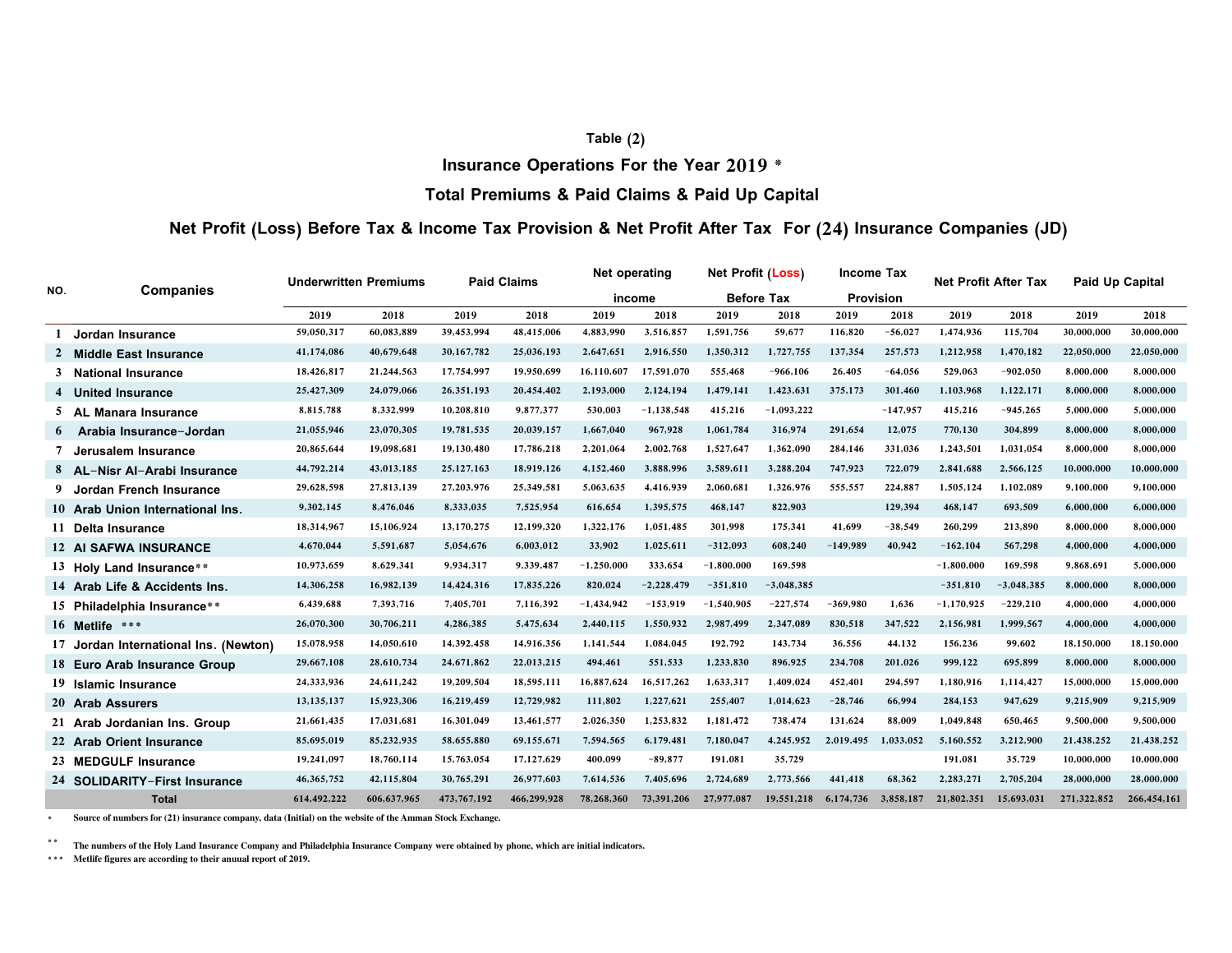

# **The share of the top five companies of the written premiums as of 31/12/2019**

| <b>Companies</b>                            | <b>Amount</b> (JD) | Market's Share% |
|---------------------------------------------|--------------------|-----------------|
| Arab Orient Insurance (gig)                 | 85,695,019         | %14,0           |
| Jordan Insurance                            | 59,050,317         | %9,6            |
| <b>SOLIDARITY-First</b><br><b>Insurance</b> | 46, 365, 752       | %7,6            |
| <b>Al-Nisr Al-Arabi Insurance</b>           | 44,792,214         | %7,3            |
| <b>Middle East Insurance</b>                | 41,174,086         | %6,7            |
| <b>Total</b>                                | 277,077,388        | %45,2           |

# **The share of the top five companies in the Paid Claims as of 31/12/2019**

| <b>Companies</b>                  | <b>Amount</b> (JD) | Market's Share% |
|-----------------------------------|--------------------|-----------------|
| Arab Orient Insurance (gig)       | 58,655,880         | %12,4           |
| Jordan Insurance                  | 39,453,994         | %8,3            |
| <b>SOLIDARITY-First Insurance</b> | 30,765,291         | %6,5            |
| <b>Middle East Insurance</b>      | 30, 167, 782       | %6,4            |
| Jordan French Insurance           | 27, 203, 976       | %5,7            |
| <b>Total</b>                      | 186,246,923        | %39,3           |

## **The share of the top five companies in the Net Operating Income as of 31/12/2019**

| <b>Companies</b>                  | <b>Amount</b> (JD) | <b>Market's Share%</b> |
|-----------------------------------|--------------------|------------------------|
| <b>Islamic Insurance</b>          | 16,887,624         | %21,6                  |
| <b>National Insurance</b>         | 16,110,607         | %20,6                  |
| <b>SOLIDARITY-First Insurance</b> | 7,614,536          | %9,7                   |
| Arab Orient Insurance (gig)       | 7,594,565          | %9,7                   |
| Jordan French Insurance           | 5,063,635          | %6,5                   |
| <b>Total</b>                      | 53,270,967         | %68,1                  |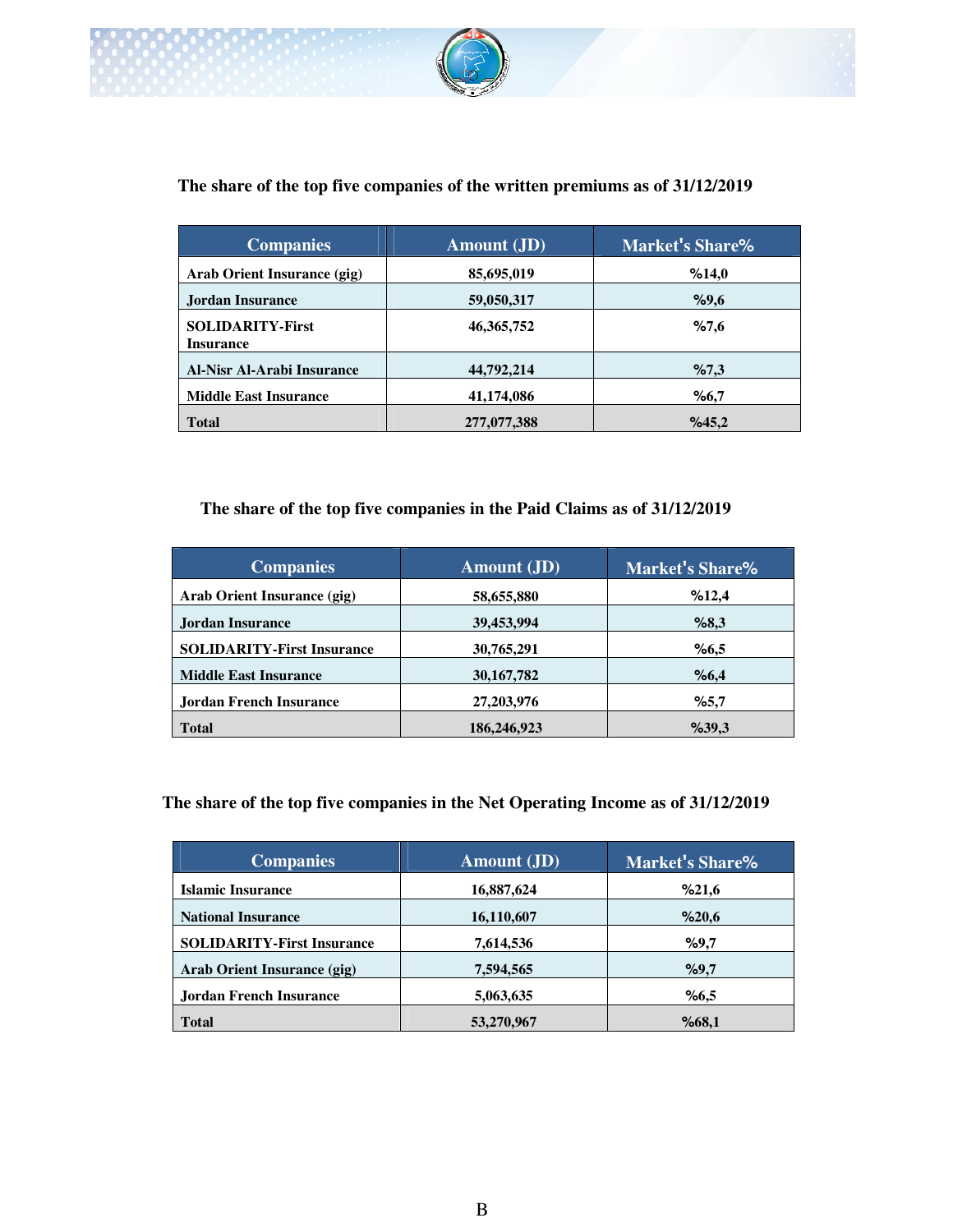

# **The share of the top five companies in the Net Profit after Tax as of 31/12/2019**

| <b>Companies</b>                  | <b>Amount</b> (JD) | Market's Share% |
|-----------------------------------|--------------------|-----------------|
| Arab Orient Insurance (gig)       | 5,160,552          | %23,7           |
| Al-Nisr Al-Arabi Insurance        | 2,841,688          | %13             |
| <b>SOLIDARITY-First Insurance</b> | 2,283,271          | %10,5           |
| <b>Metlife</b>                    | 2,156,981          | %9,9            |
| <b>Jordan French Insurance</b>    | 1,505,124          | %6,9            |
| <b>Total</b>                      | 13,947,616         | %64             |

# **The share of the top five companies in the Paid up Capital as of 31/12/2019**

| <b>Companies</b>                   | <b>Amount</b> (JD) | <b>Market's Share%</b> |
|------------------------------------|--------------------|------------------------|
| Jordan Insurance                   | 30,000,000         | %11,1                  |
| <b>SOLIDARITY-First Insurance</b>  | 28,000,000         | %10,3                  |
| <b>Middle East Insurance</b>       | 22,050,000         | %8,1                   |
| Arab Orient Insurance (gig)        | 21,438,252         | %8                     |
| Jordan International Ins. (Newton) | 18,150,000         | %6,7                   |
| <b>Total</b>                       | 119,638,252        | %44,1                  |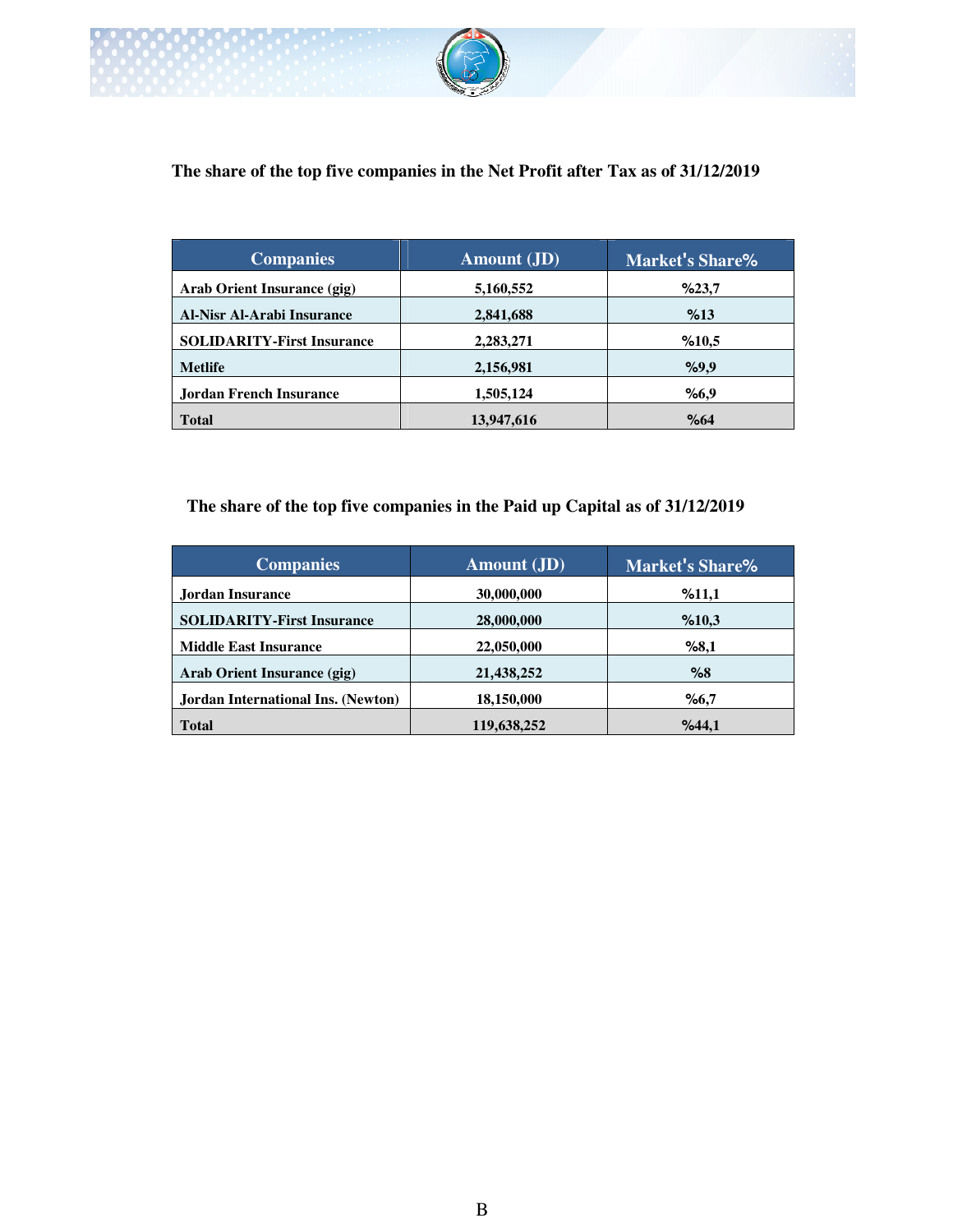

 **Net Profit after Tax as in 31/12/2019 compared with 31/12/2018**



**Total Paid up Capital as in 31/12/2019 compared with 31/12/2018**



**Total Premiums (General Insurances and Life Insurances) as in 31/12/2019 compared with 31/12/2018**

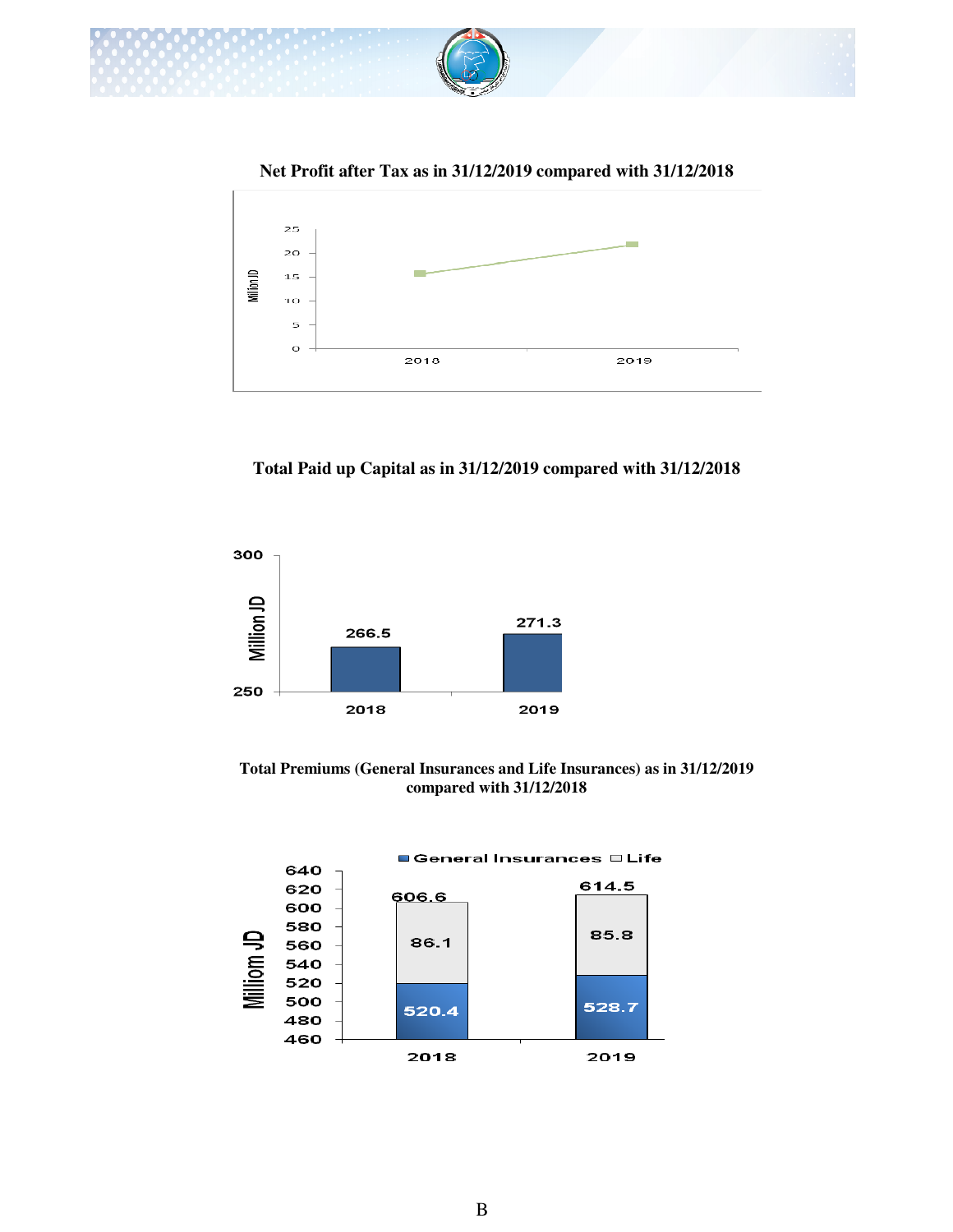

**Total Paid Claims (General Insurances and Life Insurances) as in 31/12/2019 compared with 31/12/2018**







Paid Claims According to Insurance Branches in 2019%